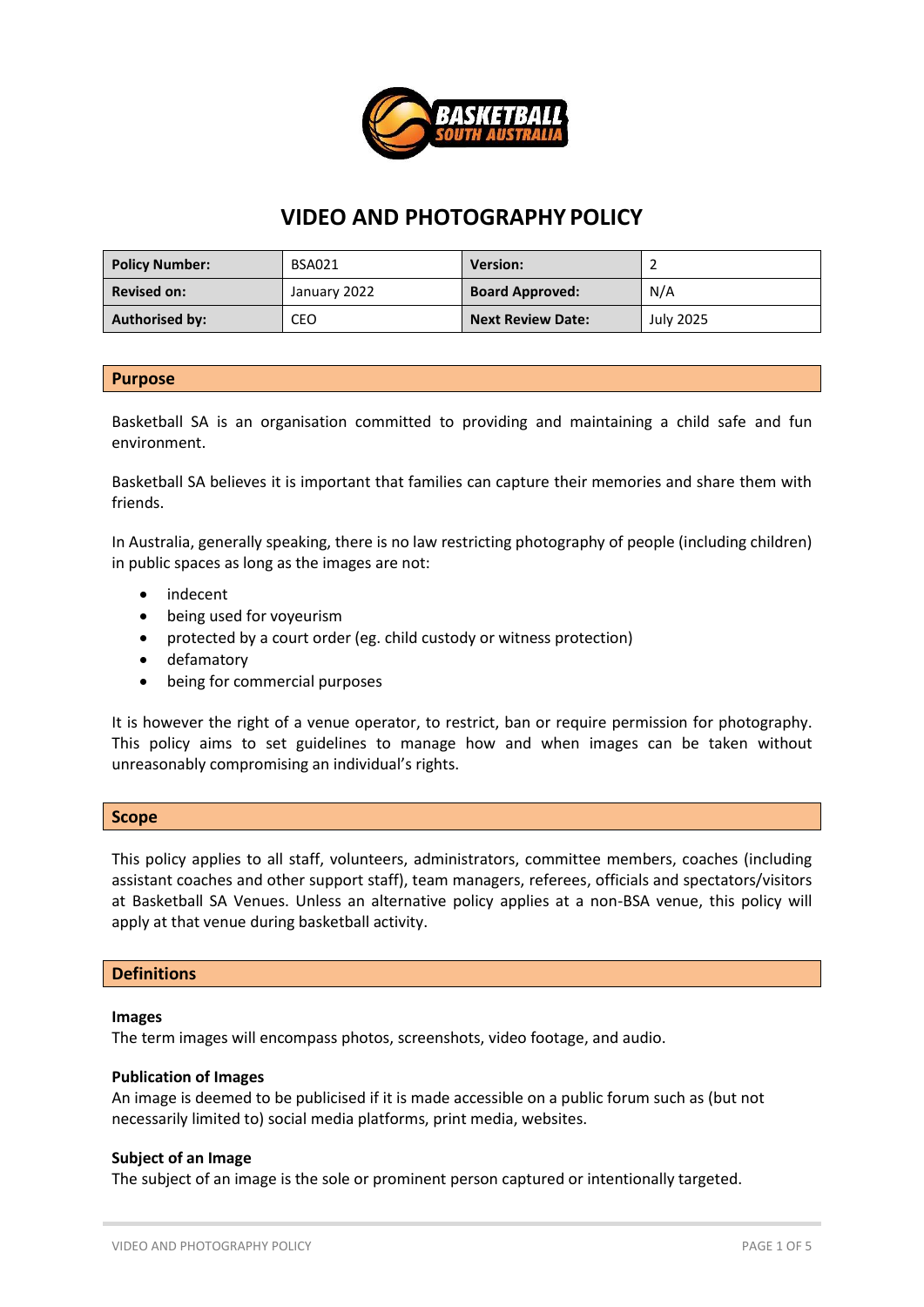#### **Policy**

It is the general policy of Basketball SA that, taking images is acceptable in the following circumstances:

- The images meet the definition below of 'appropriate images'
- Images are taken respectfully and by a person known to the team, club or Basketball SA
- The Team Manager from each team is aware that images will be taken, and no legitimate objections are raised.
- Identifying information is excluded from any publication of images unless permission has been obtained and granted

Images of children must not be used inappropriately or illegally. Camera phones, videos and cameras are not permitted to be used inside changing areas, showers and toilets.

No person taking images will be allowed unsupervised access to children.

Any concerns or complaints of inappropriate behaviour should be directed to a Member Protection Officer in the first instance.

#### **Appropriate Images**

- Persons unknown to you should not be made the subject of an image without permission
- Persons must be appropriately clothed
- Images should be relevant to the sport (ie. during a game, presentation). Random crowd photos for example could be considered a breach of privacy
- Images should not involve unusual body positions or poses that could potentially be misused
- Personal information must not be published without permission (if unavoidable, only first name should be used)
- Information that has potential to be used as a grooming tool must not be publicised (eg. name of school, hobbies)

#### **Permissions and Use of images**

Permission to take and publish images is granted to Basketball SA or those authorised by Basketball SA when registering as a player, coach or referee. Participants consent to images being taken by (or on behalf of) Basketball SA and being used for promotional purposes by and for Basketball SA. Images may be shown in a public environment (in South Australia, interstate and/or overseas). This permission releases Basketball SA from any claim arising out of a person's appearance in the use of images or claim to payment.

Participants who do not consent to the use of images should inform Basketball SA in writing stating the reasons that they do not agree. Acceptable reasons may include where a person is protected by a court order or the person has been the subject of threats or violence and publication may compromise their safety.

Basketball SA will seek additional consent prior to including a person's full name in any publication.

It is strongly recommended that clubs adopt a permission acceptance within their registration process.

Basketball SA accept that parents, families and teams will have legitimate reasons for taking images. Basketball SA will not unnecessarily restrict a person taking images so long as in doing so this policy is not breached. No child should be identified/named without permission of their parent/guardian.

It is accepted that footage is an important evaluation and training tool for referee development, coach development, player development, and team scouting. It is appropriate to inform teams if a game or training is being filmed for any of these purposes, but permission should not be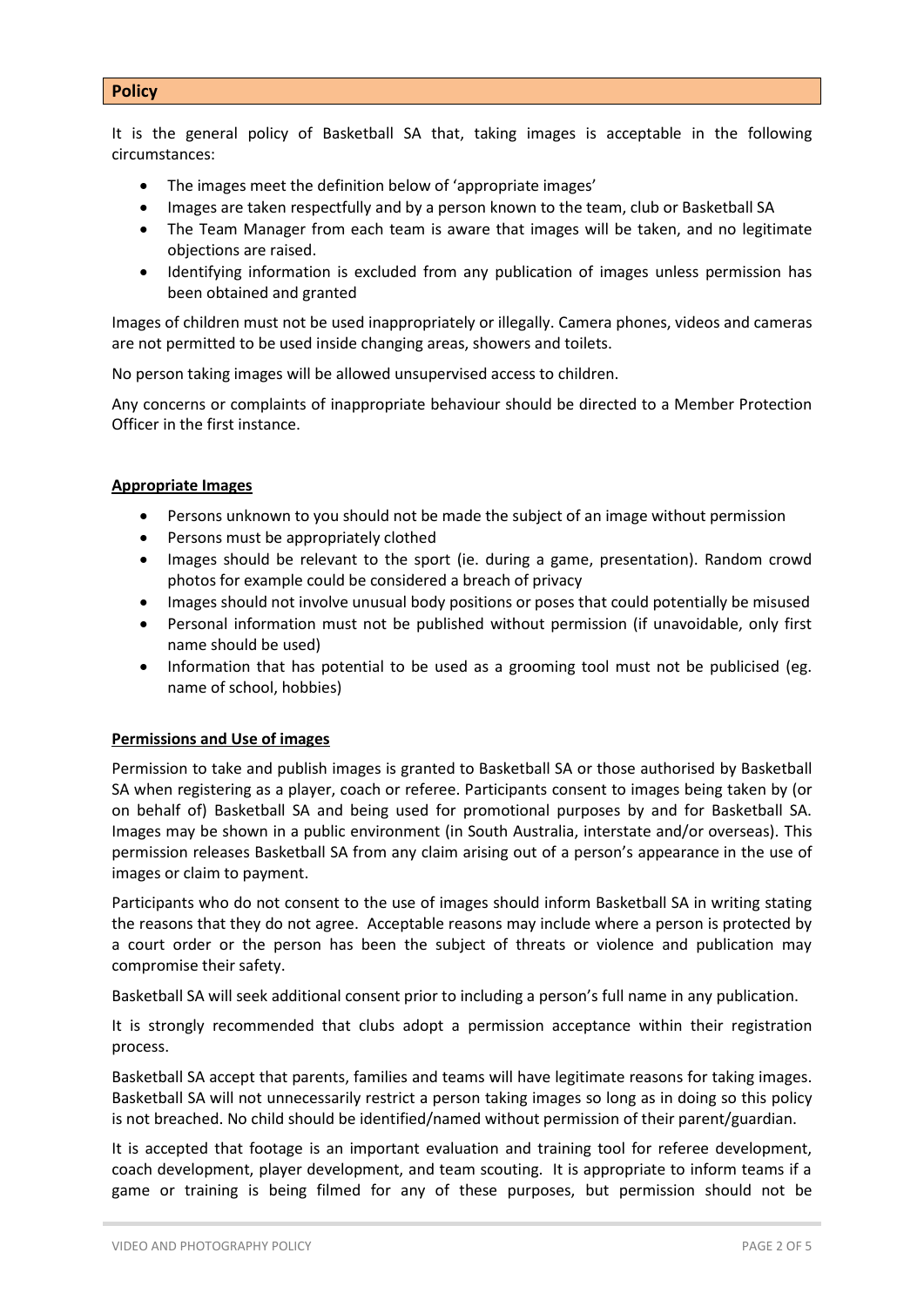unnecessarily refused. It is accepted that where new technologies (eg. Play Sight) are in place that there is potential that all sporting activities in that area may be filmed,

### **Policy Breaches and Sanctions**

Breaches of this policy will include:

- Publication of personal information without permission
- Publication of images that could lead to public ridicule or harm to a person's reputation
- Taking inappropriate images
- Illegal use of images
- Taking or publishing offensive or demeaning images
- Taking images without proper authority

Proper Authority will be deemed to have been given if a person taking images is:

- Known to the player/team/club
- Employed by Basketball SA
- Displaying the appropriate Media Pass

If a person is in breach of this policy, the incident should be reported to a staff member or coach who will request the person stop taking images. If the person refuses, police or security may be called.

In instances where it has been necessary for police to be called, the offending person will be banned from taking images at basketball activities for a length of time as determined by Basketball SA.

If it is suspected that a person is taking inappropriate images or images restricted by this policy (eg. within changerooms), police will be contacted.

If it is discovered that images have been used illegally, police will be contacted.

Basketball SA reserves the right to apply penalties in addition to any action taken by police.

#### **Media Pass**

Basketball SA may from time to time engage a photographer or videographer. These people will be issued with a Media Pass (lanyard or badge) to identify them as authorised by Basketball SA to take images within a venue.

People or organisations not appointed by Basketball SA must seek approval from Basketball SA and display a media pass to take images.

As a general rule, a media pass should be obtained if:

- You are taking images for publication (and you are not associated with the team)
- You are taking images in a commercial capacity
- You are not directly associated with a team (eg. media, scouts)

Before approving a Media Pass, Basketball SA will consider, and if appropriate put controls in place, regarding:

- How the images will be used
- Who will retain ownership of the images
- Who will have access to files/proofs/negatives of images
- If the images are intended for sale
- Security of published content

Media Passes will include the date and venue to which the approval has been granted.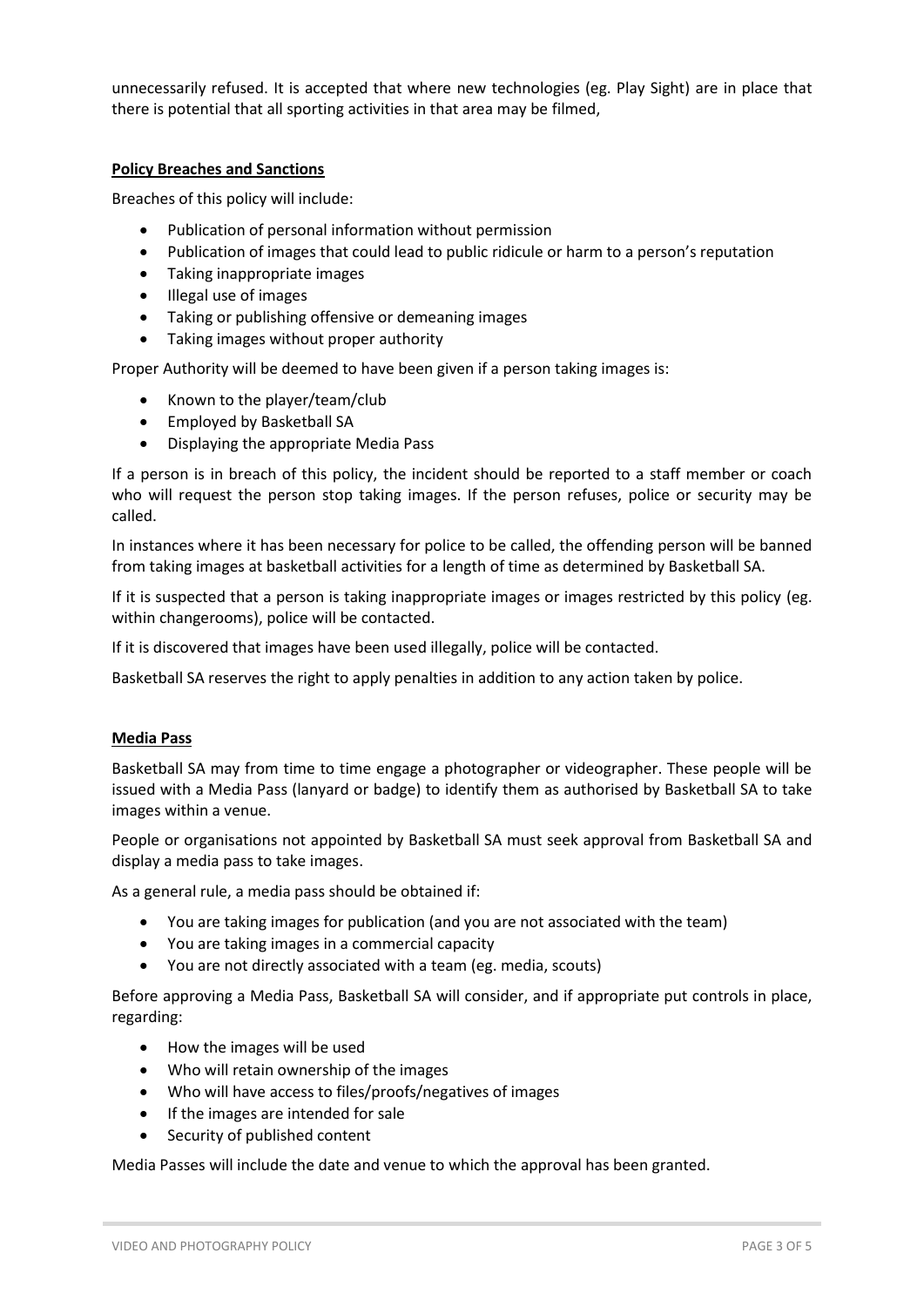Applications for a Media Pass can be made to the Basketball SA Marketing and Communications Manager.

### **Additional Information**

- Basketball Australia Member Protection Policy
- BSA013 Media Relations Policy
- BSA035 Social Media Policy
- Player Registration Agreement